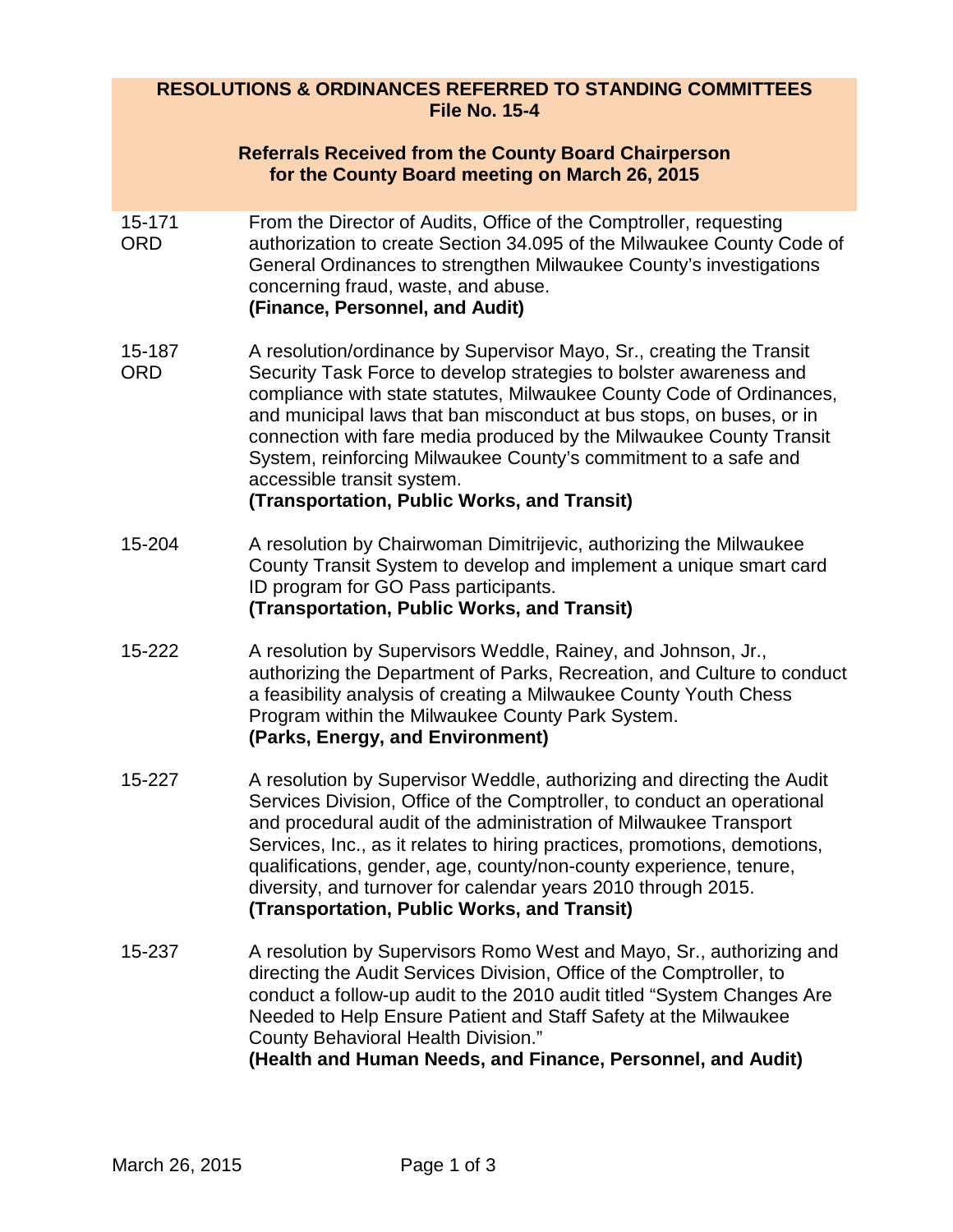15-244 ORD A resolution/ordinance by Supervisor Lipscomb, Sr., creating Section 1.17(d) of the Milwaukee County Code of General Ordinances relative to New Civil Service Rules. **(Finance, Personnel, and Audit)** 15-260 A resolution by Supervisors Broderick, Dimitrijevic, and Jursik, authorizing Corporation Counsel to enter into initial discussions with Milwaukee Art Museum, Inc., (MAM) to explore the possibility of a sale or lease of O'Donnell Park and parking structure to MAM with a priority of retaining public access to the Park. **(Parks, Energy, and Environment)**